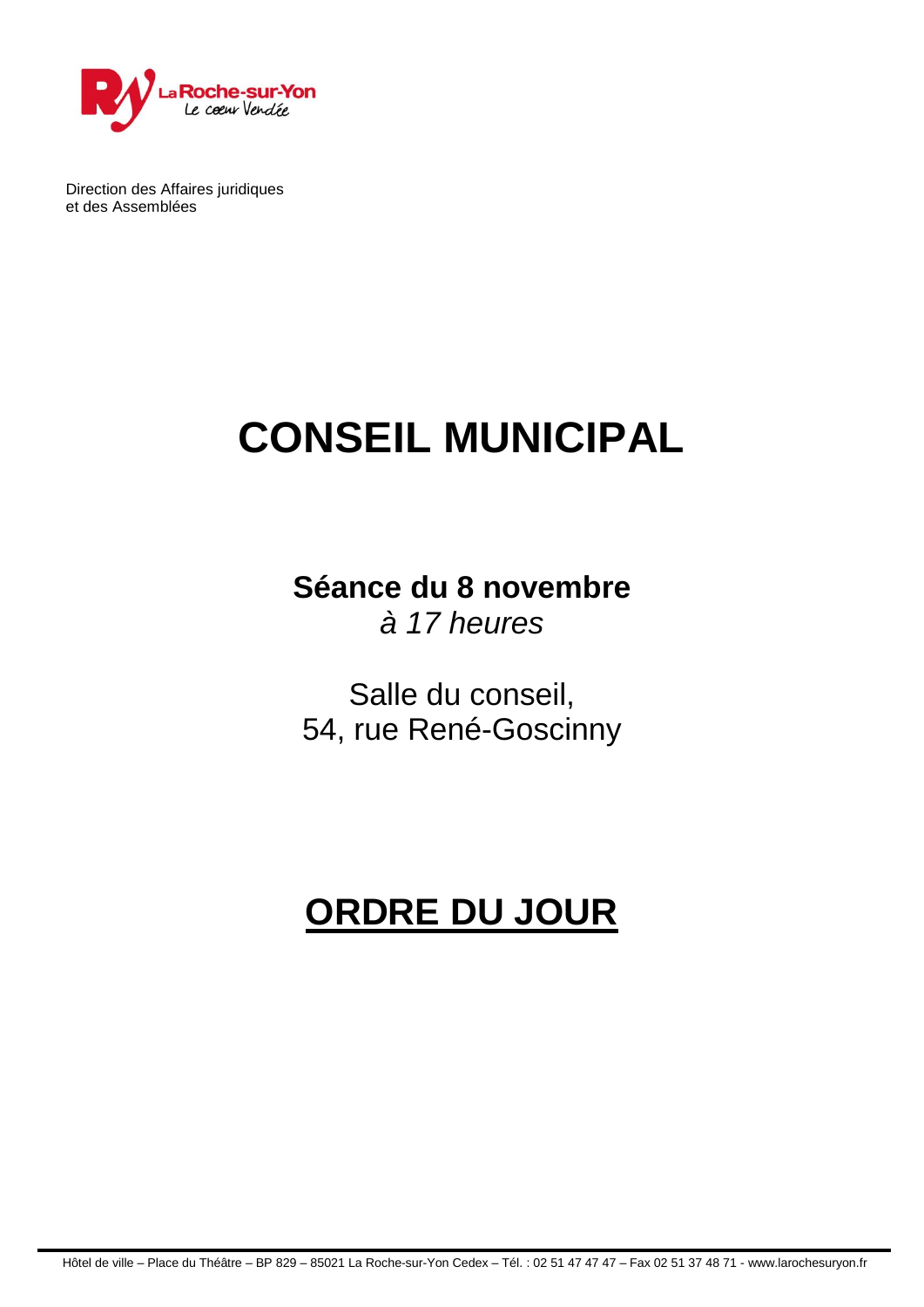### **ORDRE DU JOUR – CONSEIL MUNICIPAL DU 8 NOVEMBRE 2021**

#### **COMMISSION N°1 ADMINISTRATION GÉNÉRALE - FINANCES - PERSONNEL - COMMUNICATION - NUMÉRIQUE - POLITIQUE DES QUARTIERS - INSERTION**

1- DÉBAT D'ORIENTATIONS BUDGÉTAIRES POUR LE BUDGET 2022

2 - RÉVISION LIBRE DU MONTANT DE L'ATTRIBUTION DE COMPENSATION A COMPTER DU 1ER JANVIER 2022

3 - MODIFICATION DES STATUTS DE LA ROCHE-SUR-YON AGGLOMÉRATION

4 - AVIS DU CONSEIL MUNICIPAL SUR LE PROJET DE SCHÉMA DE MUTUALISATION 2021-2026 DE LA ROCHE-SUR-YON AGGLOMÉRATION

5 - AVIS CONFORME DE LA COMMUNE DE LA ROCHE-SUR-YON POUR UN EMPRUNT D'UN MONTANT DE 200 000 EUROS REALISÉ PAR LE CENTRE COMMUNAL D'ACTION SOCIALE (CCAS)

6 - GARANTIE D'UN EMPRUNT DE 200 000,00 EUROS SOUSCRIT PAR LE CENTRE COMMUNAL D'ACTION SOCIALE (CCAS) DE LA ROCHE-SUR-YON AUPRÈS DU CRÉDIT AGRICOLE ATLANTIQUE VENDÉE POUR FINANCER LE PROGRAMME D'INVESTISSEMENT 2021

7 - FOURNITURE DE MOYENS D'IMPRESSION - CONVENTION DE GROUPEMENT DE COMMANDES ET AUTORISATION DE SIGNATURE DES MARCHÉS

8 - FOURNITURE DE MOBILIERS ADMINISTRATIFS - CONVENTION DE GROUPEMENT DE COMMANDES ET AUTORISATION DE SIGNATURE DES MARCHÉS

9 - MARCHÉS PUBLICS DE TRAVAUX, FOURNITURES OU SERVICES - AUTORISATION DE SIGNATURE D'AVENANTS

10 - CONVENTION CADRE ENTRE LE SERVICE PENITENTIAIRE D'INSERTION ET DE PROBATION DE LA VENDÉE ET L'ATELIER ET CHANTIER D'INSERTION DE LA VILLE DE LA ROCHE-SUR-YON

#### **COMMISSION N°2 AMÉNAGEMENT - URBANISME - TRAVAUX - TRANSITION ÉCOLOGIQUE - COMMERCE - ARTISANAT - ESPACE RURAL**

11 - ILOT DE LA POSTE /ÉCOLE DE MUSIQUE/MUSÉE - APPROBATION DU COMPTE RENDU ANNUEL A LA COLLECTIVITÉ LOCALE

12 - ZAC DE LA MARRONNIÈRE - APPROBATION DU COMPTE RENDU ANNUEL A LA COLLECTIVITÉ LOCALE

13 - CONCESSION D'AMÉNAGEMENT DU QUARTIER DES HALLES - APPROBATION DU COMPTE RENDU ANNUEL A LA COLLECTIVITÉ LOCALE

14 - REQUALIFICATION DU QUARTIER DES HALLES - CONVENTION D'INDEMNISATION